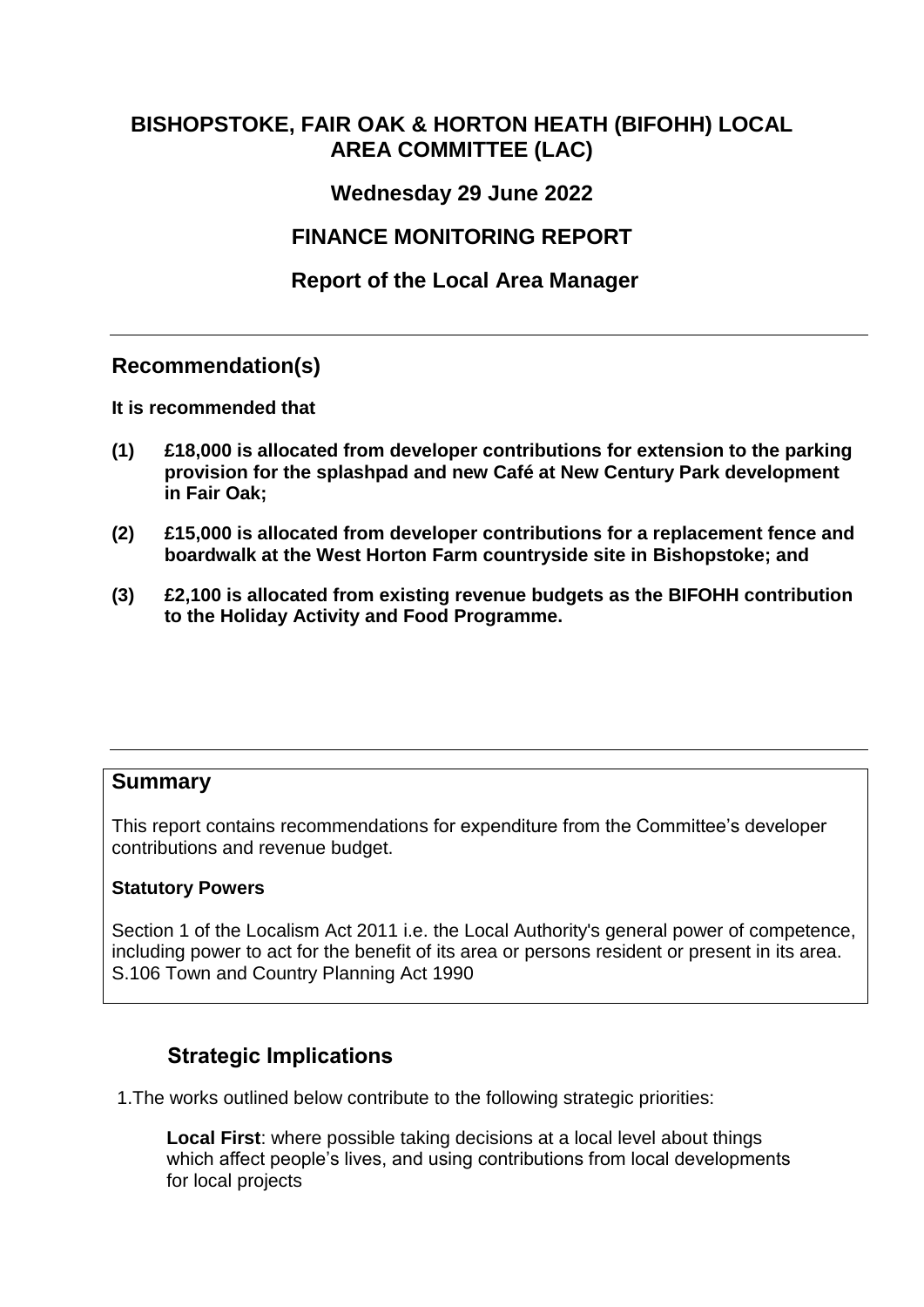**Healthy Community**: to enable healthier lifestyles and wellbeing

**Green Borough**: Excellent Environment for all: creating a sense of place through improved community facilities, developing green infrastructure

#### **Extended parking provision for the splashpad and new Café at New Century Park development, Fair Oak**

- 2. Fair Oak and Horton Heath Parish Council (FO&HH), as part of its Splashpad, Café and wider environmental improvements to New Century Park, require funds to support the enhancements of the current car park on the north of the site, including increasing the number of bays, line marking and space for cycle racks.
- 3. New access is also being considered for safer access and egress. FO&HH will use the spoils from the splashpad installation to create bunding around the car park which will be sown with wildflowers. This will also act as additional park security as a natural barrier for unauthorised encampments.
- 4. The improved car parking area will also be used to host community events, including a local makers market. As part of the Council's Greening Campaign, residents are encouraged to access local services via greener forms of travel. However, the Council does need to provide adequate parking for those with limited mobility as well as visitors to the area.
- 5. It is therefore recommended that Councillors approve the below developer contributions to progress this community scheme.

| F/15/77500 Foreman Homes re Land to West of Hammerley<br>Farm, Horton Heath | £18,000 |
|-----------------------------------------------------------------------------|---------|
| <b>TOTAL</b>                                                                | £18,000 |

# **Replacement Fence and Boardwalk West Horton Farm Countryside Site, Bishopstoke**

6. The West Horton Farm countryside site has a 20-metre-long boardwalk and c100 metres of post and rail fence that runs alongside the road. The boardwalk is on a public right of way and well used.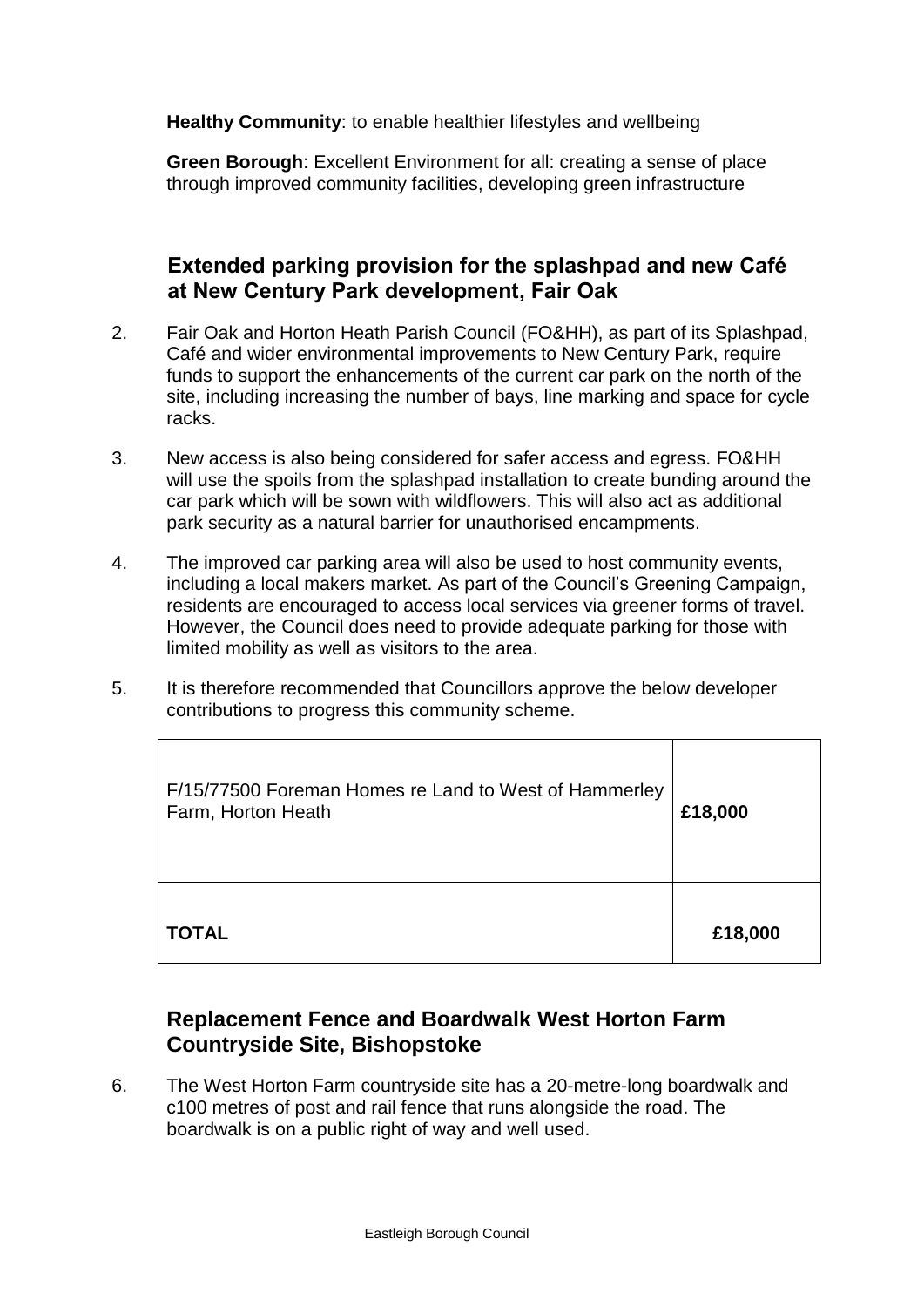- 7. The decking boards are approaching the end of their shelf life and although singular repairs have been made to individual boards, the time has come for a full replacement boardwalk, as it has been deemed a risk if left much longer.
- 8. The proposal is to replace the existing softwood boards with green oak at a cost of £9,500. The posts and bearers are made from oak which has a longer lifespan that the softwood decking boards, which is why these decking boards have failed first. To replace the softwood decking boards, like for like, is slightly cheaper (£2k), however, it is anticipated that they would only last a decade. The oak is usually expected to last 20 years compared to the 10 years for softwood. Therefore, it is expected the proposed new oak boards would last as long as the structure, however, with anything there is no guarantee, as there are many variables in play.
- 9. There is a further option to provide a recycled plastic boardwalk, however, due to staff capacity, costings and quotes have been unable to be provided before the publication of this report. It is therefore proposed that Countryside staff investigate this option, and should this be deemed preferable by Countryside officers, then a future finance report will come back to this Committee and make this recommendation and any cost changes.
- 10. The post and rail fence is in slightly better condition. There are 56 posts, 20 have failed and 36 are currently not failed, so the fence is still upright but sections of it will fall over in the coming 12 months if no maintenance is undertaken. It will be more expensive to extract and replace failed posts over time than it will to do the fence in one go. It is therefore recommended that a replacement fence is provided. The replacement fence is estimated at £5,500.
- 11. It is recommended that Councillors approve the below developer contributions to provide a new green oak boardwalk and post and rail fence, with the caveat that should the recycled plastic boardwalk be deemed preferable by officers, then a future finance report will update Councillors and request further funding, should this be more expensive.

| F/15/77500 Foreman Homes re Land to West of Hammerley<br>Farm, Horton Heath | £15,000 |
|-----------------------------------------------------------------------------|---------|
| <b>TOTAL</b>                                                                | £15,000 |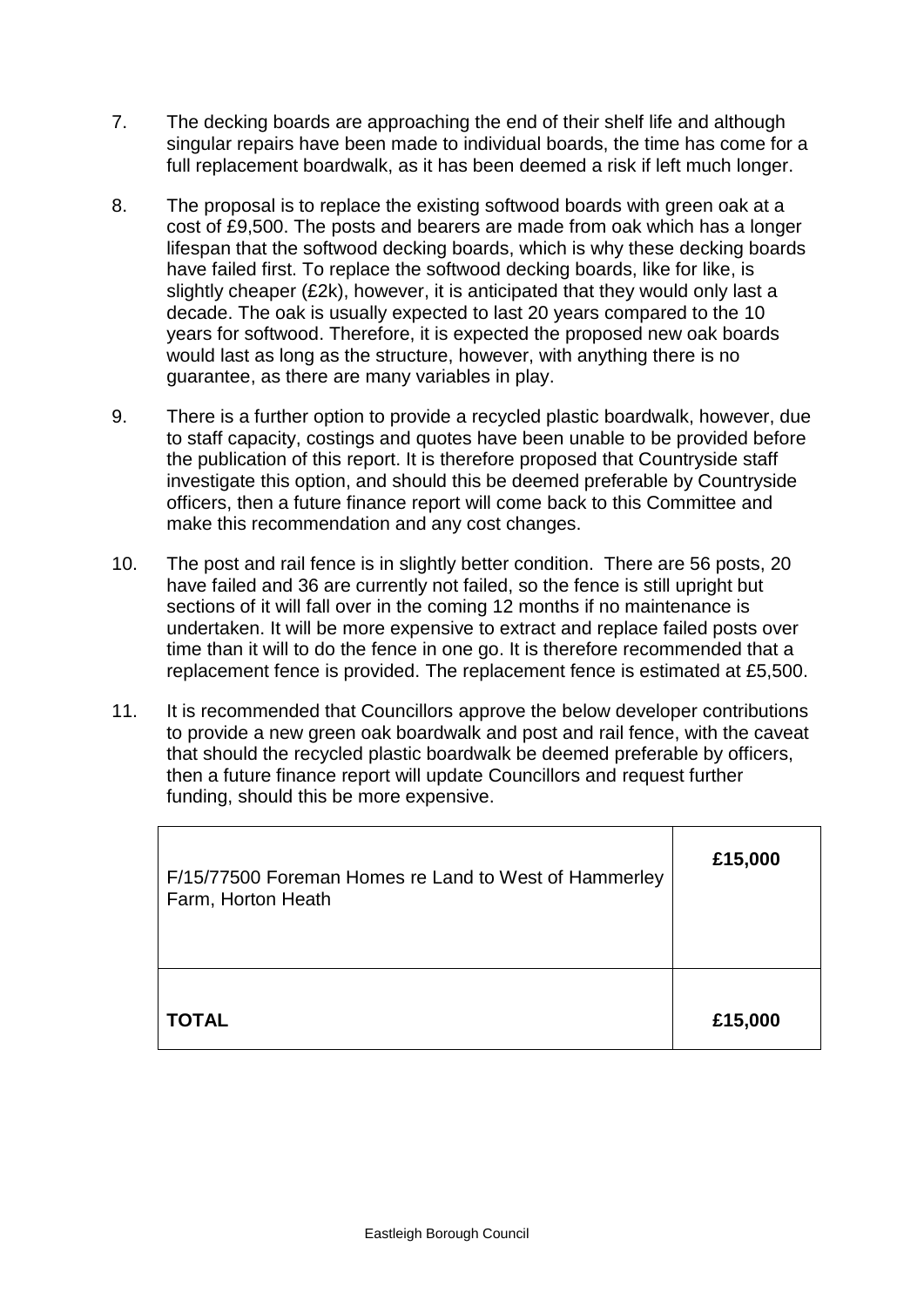# **Summer Holiday Activity and Food Programme for Disadvantaged Families**

- 12. On the back of the Marcus Rashford Campaign to end child food poverty the Department for Education (DFE) have given Hampshire County Council (HCC) £3.3 million to provide school holiday food and activity programmes primarily targeted at families in receipt of free school meals (FSM). Last year the Council was successful in securing funding from this pot to deliver a programme of free family activity days (one per week for five weeks) during the school summer holidays at Itchen Valley Country Park (IVCP).
- 13. Each event provided a range of outdoor fun, creative and enriching activities to promote physical activity, healthy eating and learning and included a twocourse hot meal. At the end of each event families were given a goody bag to take home which included recipe cards, healthy eating information and games to encourage family play and physical activity.
- 14. Whilst IVCP is a great location and offers plenty of outdoor space, the Council recognised that it is not easily accessible without access to private transport therefore, a free bus service from the north and south of the Borough with a number of pick up / drop off points on both routes was provided. Transport was also provided for those with additional needs or requiring wheelchair access.
- 15. In order to maximise the opportunity for vulnerable families to attend, the Council worked with all of the Borough's Primary Schools to specifically promote the programme to their FSM families two weeks in advance of any wider publicity. This approach proved to be particularly successful as all of the events were fully booked within 48 hours of the booking system going live. In total the Council welcomed 456 participants of which 278 were children aged between 3 and 10 years. 90% of families were in receipt of FSM.
- 16. Feedback about the events from participants was extremely positive. Families really valued and benefitted from the programme and the free transport was instrumental in enabling many families to attend (particularly from the north of the Borough) that would have otherwise been unable to.
- 17. In light of the success of last year's programme and the impact of cost of living crisis, the Council would like to deliver a similar programme again this summer. However, this year HCC have changed the funding application process which has now moved to a tender process. Whilst a tender has been submitted, the criteria is much more tailored towards providers of child day care offering a minimum 4 day per week service.
- 18. Last year, HCC acknowledged that the offer provided something different in terms of working with the whole family, but given that the programme falls outside of the new criteria there is concern that the programme may not be successful with this year.
- 19. It is vital the Council continues to support our vulnerable families but without the funding it is unlikely the project will be able to be delivered. Therefore, as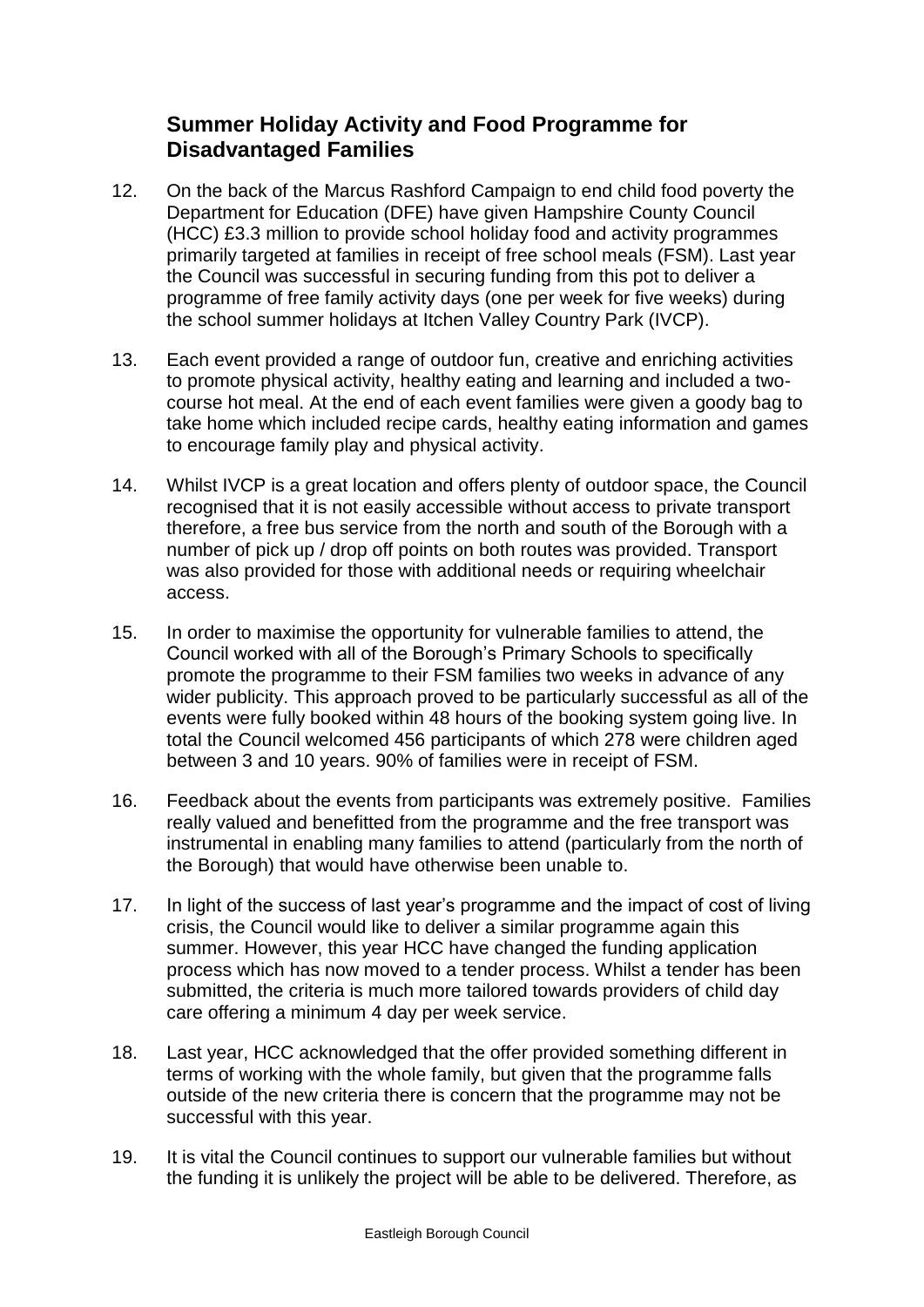an alternative option, there is an opportunity to explore if there could be any funding from all the LAC's, should the bid to HCC be unsuccessful.

- 20. The outcome of the application will not be known until the end of June/July 2022. The overall project would cost around £12K, looking to offer approximately 100 places at each event.
- 21. Last year's booking's data has been analysed to determine uptake by geographical area for information. This is however, only one year's data and the uptake could be very different this time round.

| <b>LAC Area</b> | <b>Number of</b><br>participants | Percentage |
|-----------------|----------------------------------|------------|
| <b>BIFOHH</b>   | 43                               | 9.4        |
| <b>BHH</b>      | 36                               | 7.9        |
| <b>CFH</b>      | 52                               | 11.4       |
| Eastleigh       | 255                              | 55.9       |
| <b>HEWEB</b>    | 70                               | 15.3       |

- 22. In terms of the proportion of funding from each LAC, a 17.5% contribution from BIFOHH, BHH, CFH and HEWEB (£2,100 each) has been proposed with the remaining 30% being contributed from ELAC (£3,600), given the higher proportion of families from this area.
- 23. LAC funding for this year is proposed as a back-up plan, however, if LAC's were interested in supporting the project with additional funding there is the option to increase the capacity to enable more families to participate. This will be communicated in due course, should this arise.
- 24. It is therefore recommended that £2,100 is reallocated from unallocated exiting BIFOHH revenue budgets.

#### **Financial Implications**

25. The recommendations in this report can be contained within the revenue budget and within existing allocated and unallocated developer's contributions.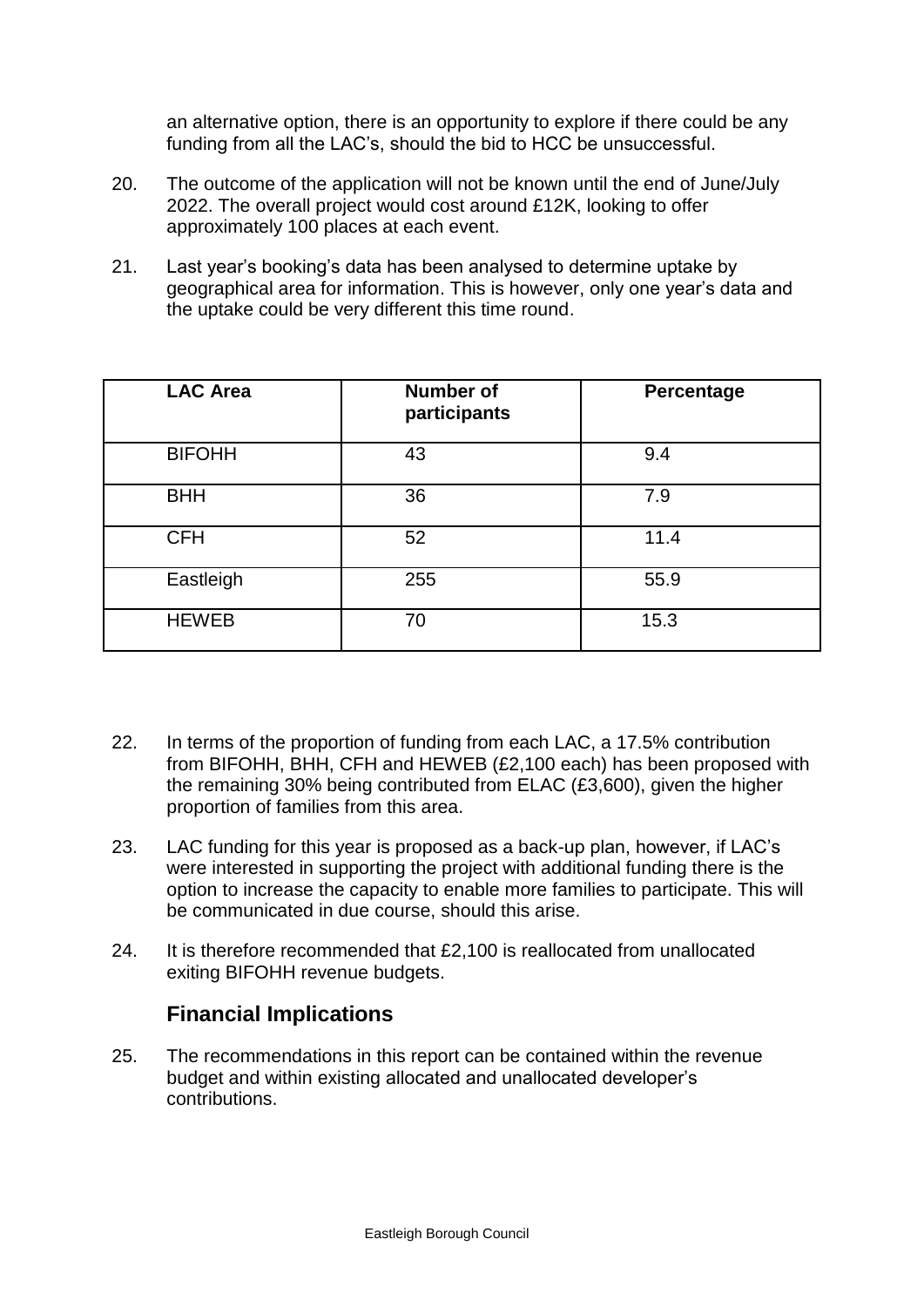## **[Risk Assessment](#page-5-0)**

- <span id="page-5-0"></span>26. The recommendations in this report carry a medium to high risk to the Council and its partners. The main risk centres around the dangers of not replacing the boardwalk. The boardwalks condition has now come to the attention of the Council, and we need to act to ensure it is safe for users.
- 27. The extension to the car parking provision at New Century Park does provide a potential reputational risk to the Council as the development of a new car park could be seen as promoting vehicle use which would not support the climate crisis. FO&HH are seeking to mitigate this with the planting of wildflowers on the bund, adding cycle racks and continuing through its many channels to promote greener transport to residents.
- 28. It is a fact, however, that this will be a heavily used facility, and without adequate provision, car parking will spill onto neighbouring roads and cause frustration to local residents in the immediate vicinity. Also, if local car users cannot find space at the facility to park, they will then increase their journey further afield, seeking out similar facilities in the wider area, therefore increasing car use.
- 29. The risk of not contributing to the Food and Activity programme could jeopardise the Council's ability to provide the scheme. This could add to the pressure of those families who are most in need during the difficult summer holidays.

# **Equality and Diversity Implications**

- 30. A full Equality Impact Assessment (EqIA) has not been carried out, because each project individually will have due regard to equalities impacts and complete an impact assessment where it is proportionate to do so and prior to the delivery of the approved funds.
- 31. The additional car parking at New Century Park will allow extra allocation for those with limited mobility and wheelchair users.
- 32. The improved board walk at West Horton Farm will allow for a smoother and safer journey for wheelchair users and parents with pushchairs.
- 33. The holiday food and activity programme provides arguably the greatest benefit in terms of equality. The programme offers those children on FSM the opportunity for activity and meals in the summer holidays.

# **Climate Change and Environmental Implications**

- 34. The recommendation within this report will have a medium impact in regard to climate change.
- 35. The fundamental environmental sensitivity is the request for additional car parking at New Century Park. As stated above, this is an unfortunate dichotomy for the Council when balancing its green credentials as well as